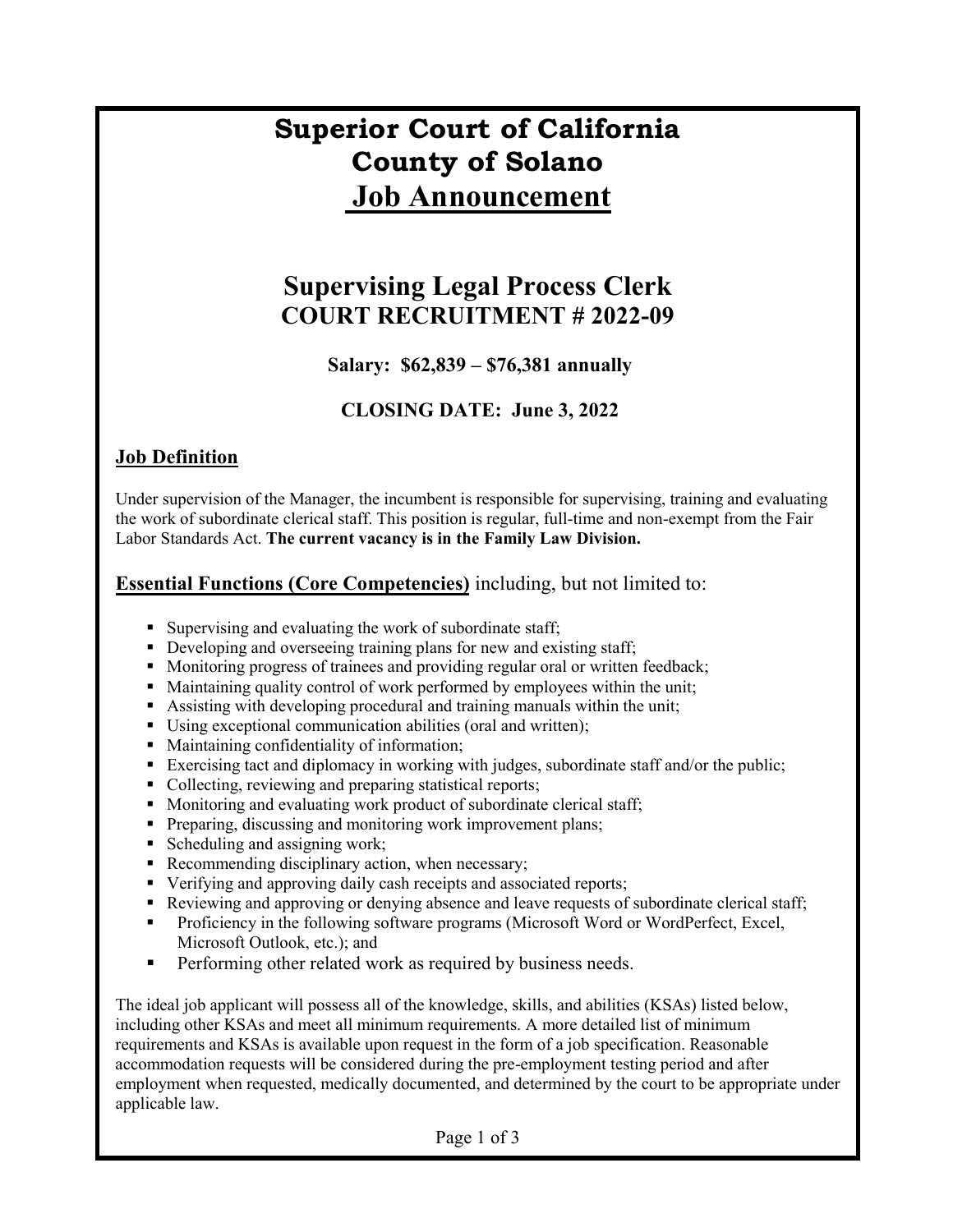## *Superior Court of California, County of Solano*

**Knowledge, Skills, and Abilities** – The successful applicant will possess the following (KSAs):

Knowledge of:

- Court procedures and practices;
- Court documents and their use;
- Legal terminology;
- Document processing through administrative departments;
- Modern office equipment including computer, software, fax and copier; and
- Cash handling procedures.

Ability to:

- Work with others:
- Use attention to detail in all functions;
- Understand and follow oral and written instructions.
- Establish and maintain effective working relationships.
- Accept guidance by technical standards and policies;
- Read and interpret applicable statutes, regulations, and rules.
- Exercise sound independent judgment within general policy guidelines.
- Organize and manage multiple priorities.
- **Perform work that is assigned, scheduled and prioritized by others.**
- Work cooperatively with other supervisors, managers, bench officers and other justice partners.

#### **Educational and Work Experience Requirements**

Any combination of education and experience that could likely provide the required knowledge, skills and abilities is qualifying.

- Education equivalent to high school graduation or GED;
- Three (3) years of increasingly responsible full-time clerical work in a court directly related to the area of assignment and which demonstrates competency.

### **Desirable Qualifications**

• Recent supervisory experience.

#### **License Requirement**

A valid California driver's license may be required or the ability to provide alternate transportation if prohibited by a medically documented disability from obtaining a driver's license.

#### **Physical Requirements and Work Environment**

The duties assigned to this position require standing, walking, use hands to finger, handle, pinch, pull objects or controls, reach with hands and arms, climb stairs, and balance. Customarily, assigned work may include frequent lifting of up to approximately 10 pounds. Occasional lifting of up to 25 pounds may be required and the need to sit and work at a computer for long periods. Some bending, stooping, and/or squatting may be required. While performing assigned duties, the employee is exposed to weather conditions prevalent at the time. The noise and traffic level in the work environment are similar to a busy business office. Reasonable accommodation requests will be considered during the pre-employment testing period and after employment when requested, medically documented, and determined by the court to be appropriate under applicable law.